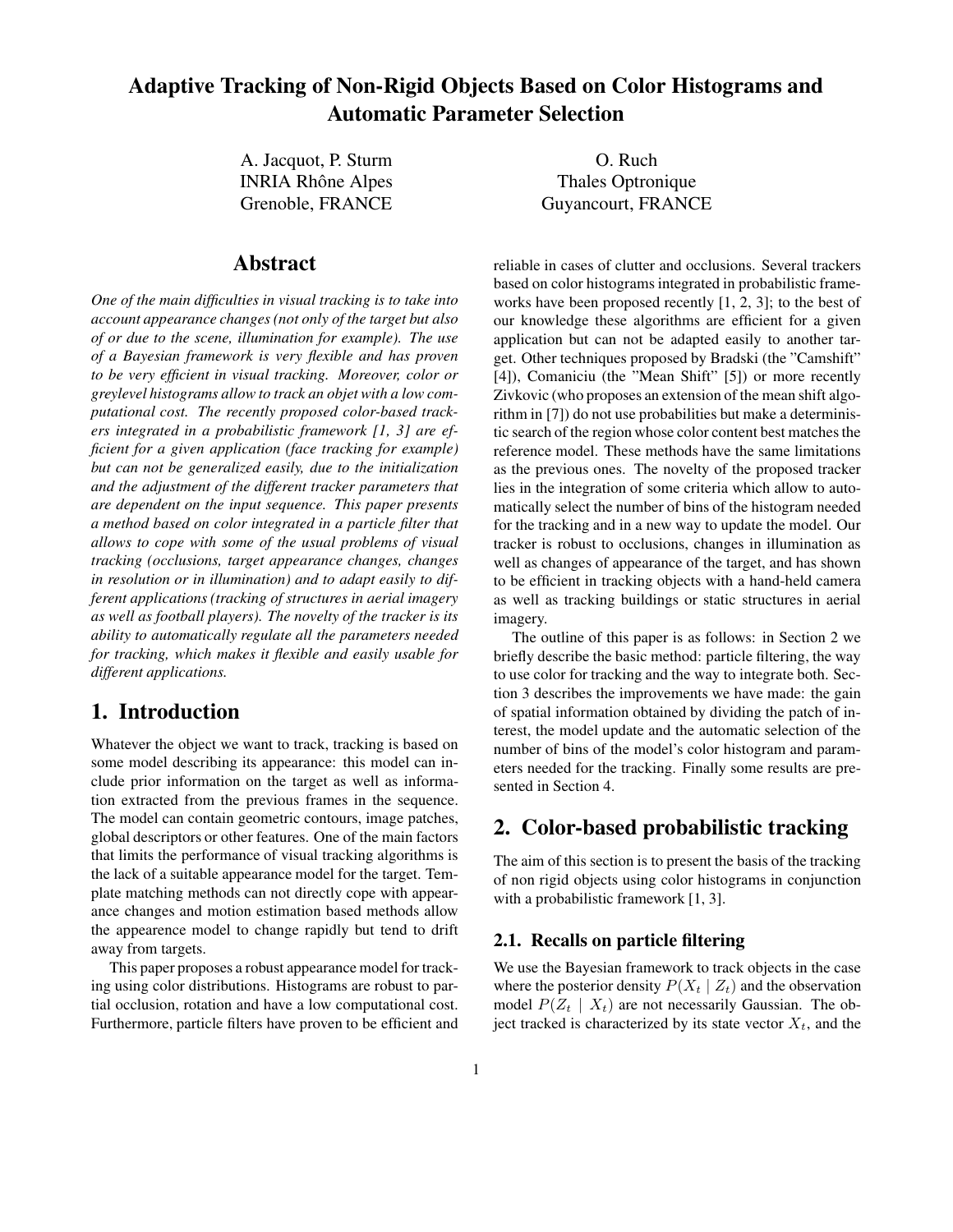observations up to time t are defined by the vector  $Z_t$ .

The idea of particle filtering is to approximate the probability distribution of the object state by a weighted sample set. Each sample is an element which represents the hypothetical state s of the object, associated with a weight  $\pi$ . The sample set can be written as:  $S = \{ (s^{(i)}, \pi^{(i)}) , i =$  $1, ..., n$ } where  $\sum_{i=1}^{n} \pi^{(i)} = 1$ 

The evolution of a sample set is given by propagating each sample according to a system model (here a motion model, see below). Each element of the set is then weighted in terms of the observations, and the mean state of the object is estimated at each step as:

$$
E\left[S\right] = \sum_{i=1}^{n} \pi^{(i)} s^{(i)} \tag{1}
$$

One of the advantages of particle filtering is that it models uncertainty, thus making it more robust in case of occlusion or clutter.

#### **2.2. Color histogram as a model**

As said previously, we use color distributions to model our target because of their robustness to rotation, partial occlusion and non rigidity of the target. Suppose the distributions are discretized into K bins (see Section 3.1 for the automatic selection of K). In our approach, we model the target by an ellipsis. The histograms can be calculated in RGB or any other color space, or simply in grey level space, depending on the input sequence. To partially cope with the loss of spatial information when using histograms, Nummiaro [1] and Pérez [2] assigned different weights to the pixels of the ellipsis to increase the reliability of the color distributions; smaller weigths are given to the pixels far away from the ellipsis center, using the following weighting function:

$$
k(x) = \begin{cases} 1 - x^2 & \text{if } x \le 1\\ 0 & \text{otherwise} \end{cases}
$$

where  $x$  is the distance from the ellipsis center. Note that other weighting functions can be used: Comaniciu, for example in [5], uses the Epanechnikov kernel.

A color or greylevel distribution  $p_x = \{p_x^{(j)}\}_{j=1,\dots,K}$  at a location  $x$  is calculated as

$$
p_x^{(j)} = C \sum_{x_i \in E} k \left( \frac{\|x - x_i\|}{\sqrt{(l_x^2 + l_y^2)}} \right) \delta \left( h(x_i) - j \right) \quad (2)
$$

where  $\delta$  is the Kronecker delta function, E is the set of pixels in the ellipsis,  $l_x$  and  $l_y$  are the ellipsis half lengths,  $h(x_i)$  assigns one of the K bins of the histogram to a given color at location  $x_i$  and C is the normalization factor, which ensures that  $\sum_{j=1}^{K} p_x^{(j)} = 1$ . The expression of C is given by

$$
C = \left[ \sum_{x_i \in E} k \left( \frac{\|x - x_i\|}{\sqrt{(l_x^2 + l_y^2)}} \right) \right]^{-1}
$$

The similarity of two distributions  $p$  and  $q$  is measured by the Bhattacharyya coefficient

$$
\rho[p,q] = \sum_{j=1}^{K} \sqrt{p^{(j)}q^{(j)}} \tag{3}
$$

For two identical distributions, we have  $\rho = 1$ , which corresponds to a perfect match. We use the Bhattacharyya distance  $d = \sqrt{1 - \rho[p, q]}$  in our algorithm.

### **2.3. How to combine color histograms and particle filtering?**

We want to track a patch of interest in the image plane. We choose to parameterize this patch by an ellipsis

$$
s = \left\{x, y, \dot{x}, \dot{y}, \theta, l_x, l_y, \dot{l}_x, \dot{l}_y\right\}
$$

where x and y represent the ellipsis center,  $\dot{x}$  and  $\dot{y}$  the velocities of the center,  $\theta$  the ellipsis orientation,  $l_x$  and  $l_y$  the lengths of the ellipsis half axes, and  $l_x$  and  $l_y$  the velocities of  $l_x$  and  $l_y$ . This model is flexible in that the ellipsis parameters can vary independently.

To propagate the sample set, we use a first order model given by

$$
s_t = A s_{t-1} + b_{t-1} \tag{4}
$$

where  $b_t$  is a multivariate Gaussian random variable and A is a matrix designed in order to describe an object moving with constant velocity for x, y,  $l_x$  and  $l_x$ .

The tracker works as follows: in the first image the model distribution is calculated, and the set of particles is initialized. Then, for each image of the input sequence, we propagate the set of particles using the dynamic model previously defined. For each sample of the set, the Bhattacharyya distance between the model distribution and the sample distribution is calculated and used to compute the weight  $\pi$  of the sample. The weight associated to each particle of the set favors samples whose color distributions are similar to the target model. The weights are calculated using

$$
\pi^{(i)} = \gamma \exp(-\beta d^{(i)})\tag{5}
$$

for each particle i of the set, where  $\gamma$  and  $\beta$  are some fixed constants and  $d^{(i)}$  represents the Bhattacharyya distance between the  $i^{th}$  particle and the target model.

The last step is to re-sample the particles to ensure the efficiency of the evolution, and to determine the mean state of the object. During the re-sampling step, the particles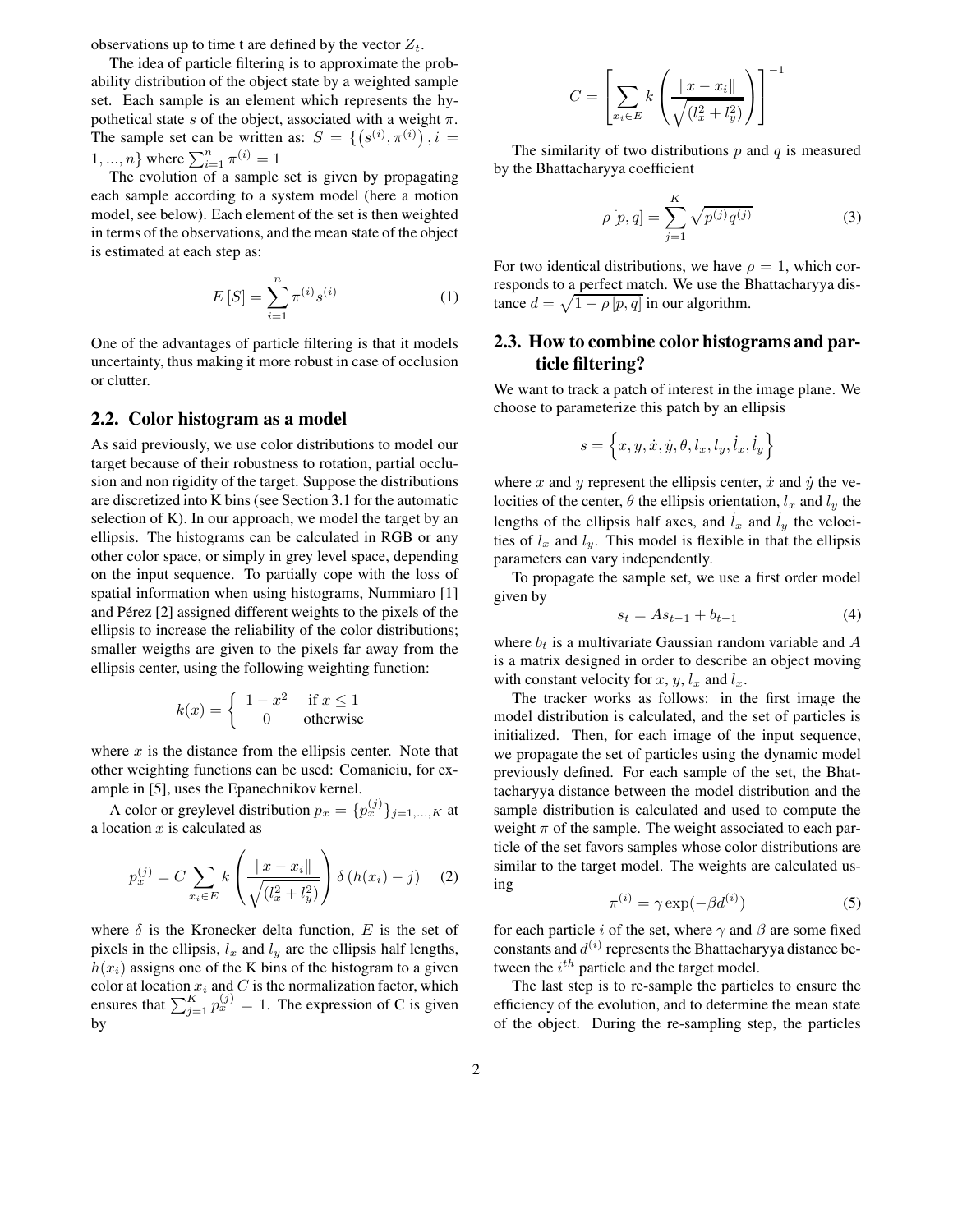are eliminated or duplicated according to their weight: the higher the weight of a particle, the more likely it is to be duplicated. Different methods exist, we chose to use a systematic re-sampling [9]. It consists in dividing the interval  $[0, 1]$  into n segments. Then a uniform random variable U is generated on  $\left[0, \frac{1}{n}\right]$ ; we define  $U_1 = U$  and  $U_i = U_{i-1} + \frac{1}{n}$ for  $i = 2, ..., n$ . If  $U_i$  belongs to the  $j<sup>th</sup>$  segment, then we pose  $\Xi^i = X^j$ , where  $\Xi^i$  is an element of the new sample set. The advantage of this method is that only  $O(n)$  comparison tests are needed to produce the new sample set.

## **3. Our contributions**

Many approaches have been proposed for tracking objects (with or without shape deformations) based on color histograms integrated in a probabilistic framework as described in the last section. But none of them are flexible enough to automatically regulate all the parameters in order to make them easily usable for different applications. We propose in this section some criteria that allow to automatically determine the tracking parameters.

#### **3.1. The appropriate number of bins**

The number of bins in our histograms is a crucial parameter and should be determined automatically. Too many bins in a histogram do not cope with changes in illumination or in the model appearence and most of the time the algorithm drifts away from the target. On the opposite, too few bins do not allow a good discrimination of the target, and the tracking fails. This evidence has been confirmed by our experiments, as shown in Section 4.

In most of the existing approaches, the number of bins seems to be chosen arbitrarily and kept fixed during the tracking. Nothing indicates that such a partition is optimal given the n-sample density we want to estimate. If we could find the optimal partition, the tracker should be more robust.

There have been many attempts in the past to solve the problem of determining the optimal number of bins from the data. Generally these methods are based on some asymptotic considerations. The problem with these approaches is that they do not perform very well in the case of small sample sizes due to their asymptotic nature. Moreover, many of them assume some prior information about the density. Recently, Birgé and Rozenholc [10] have generalized Akaike's estimator. Akaike's theorem is a statistical measure for model selection which states that if two models fit the data equally well, the simpler model will usually predict better. In the following, we briefly summarize their method of determining the optimal number of bins of our histograms. For the theoretical arguments underlying it, refer to [10].

The purpose is to find a histogram estimator  $f$  based on some partition  $\{I_1, ..., I_K\}$  of [0, 1] into K intervals of equal length.  $X_1, X_2, ..., X_n$  are n samples from the unknown density  $f$  we want to estimate.  $K$  is given by

$$
K = \arg\max_{K} (L_n(K) - penalty(K))
$$
 (6)

where  $L_n(K)$  is the log-likelihood of the histogram with K bins, given by

$$
L_n(K) = \sum_{j=1}^K M_j \log(\frac{KM_j}{n}) \quad \text{with} \quad M_j = \sum_{i=1}^n \mathbf{1}_{I_j}(X_i)
$$

where  $\mathbf{1}_{I_j}$  is the indicator function defined by

$$
\mathbf{1}_{I_j}(x) = \begin{cases} 1 & \text{if } x \in I_j \\ 0 & \text{otherwise} \end{cases}
$$

The penalty function is given by

$$
penalty(K) = K - 1 + (log(K))^{2.5} \quad \text{for } K \ge 1
$$

This approach is thus a typical example of model selection methods, making a compromise between the complexity of the model and its fidelity to the data.

#### **3.2. Incorporating spatial information**

The problem with the use of histograms is that all spatial information is lost, as opposed to templates, which use the whole spatial information. As said previously, assigning different weights to the pixels of the ellipsis according to their distance to the center allows to integrate some spatial information. We wanted our tracker to work with more spatial information. We decided to divide our ellipsis in four quarters, and proceed as previously explained for each one of the ellipsis quarters. This division of the ellipsis increases the robustness of the tracker since we have four measures of similarity between a hypothesis and the model that can be combined easily and allows a better discrimination between the object and the rest of the scene.

Another advantage of dividing our ellipsis is to use the criterion for the automatic selection of the number of bins for each one of the quarters. The number of bins can be different in each quarter of the ellipsis according to the amount of data available (an ellipsis quadrant containing an homogenous region does not need as many bins as a highly textured region).

Finally, the division of the ellipsis into quarters makes it easier to handle or detect partial occlusions: if the Bhattacharyya coefficient is bad for one of the quarters but very good for the others then a partial occlusion is detected. To determine the mean state of the object, we combine the four measures by calculating their median value.

#### **3.3. The model update**

The apparent color of an object can vary over time due to changes in illumination, in camera parameters or in object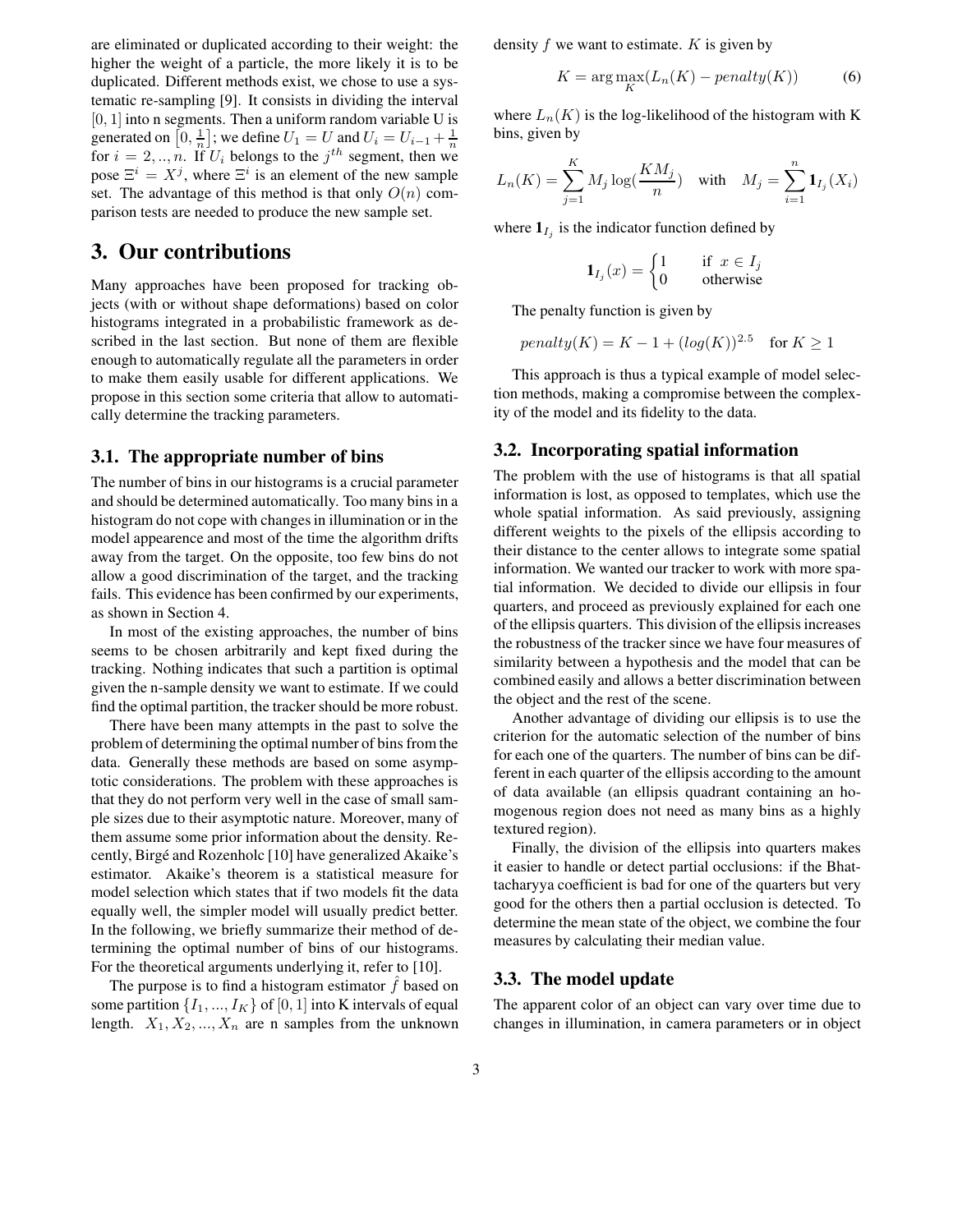motion. To deal with these appearance changes, the model has to be updated. Particle filtering has already been used with static [8] or adaptive [6] models. Most of the time, the model is updated for each frame where the probability of the mean state is above a threshold fixed arbitrarily at the initialization. The risk with this method is to gradually drift from the target.

The idea we propose is the following: why should we update the model when it is still good? The model should only be updated when its appearance changes too much. So we use the following criterion: if the mean state is under a threshold  $\pi_T$  (see next paragraph for its setup), then we update the model using the following equation:

$$
p_{E[S_t]} \le \pi_T \Rightarrow q_t^j = (1 - \alpha)q_{t-1}^j + \alpha p_{E[S_t]}^j \tag{7}
$$

*Setting up of the threshold*  $\pi_T$ *:* This threshold depends on different parameters more or less connected: the ellipsis size and the number of bins of the histograms. In fact, the larger the ellipsis is, the larger in general the number of bins will be. This results in a lower Bhattacharyya coefficient and the threshold for the model update should be lower too. To set it up automatically, we make the hypothesis that in the beginning of the sequence (the first images) the mean state of the object is well estimated and we set the threshold empirically:  $\pi_T = \rho - c$  where c is a fixed constant.

The global scheme of the algorithm is given on Figure 1.

- 1. Initialization:
	- Selection of the ellipsis in the first image
	- Automatic determination of the number of bins of each histogram according to equation (6)
	- Computation of the model distribution in each ellipsis quarter with equation (2)
	- Initialization of the sample set
- 2. For each new image:
	- Propagate the sample set using the dynamic model according to equation (4)
	- For each sample of the set  $S_t$ , compute
		- **–** The color distribution with equation (2)
		- **–** The Bhattacharyya coefficients with (3)
		- **–** The weights with equation (5)
	- Estimate the mean state according to equation (1)
	- Update of the target model if necessary with (7)
	- Re-sampling step (see Section 2.3)

Figure 1: The algorithm.

## **4. Experiments**

This section evaluates the performances of our tracker. We first show how performant the automatic selection of the number of bins is, then we present the experimental results of our tracker on various sequences. The description of the sequences is made in Section 4.2.

### **4.1. Evalutation of our contributions**

To give experimental evidence that our contributions lead to better tracking, we ran our algorithm several times (15) with the automatic selection of the numbers of bins and with fixed number of bins in the case of the tracking on the entire ellipsis. We use the mean value for our results, presented in Table 1; the numbers indicate the image number from which the tracking fails and bold numbers correspond to the results for the automatically chosen number of bins. To measure that the tracking fails, we established a "ground truth" of each one of the sequences by keeping in a file the coordinates of a good tracking. Tracking was then declared as failed if for one image, the size of the ellipse is too large or if the ellipsis center is too far away from the ground truth. The results show that fixing arbitrarily a number of bin can't be a good solution for tracking various objects. But the automatic selection leads most of the time to the optimal tracking.

| # of bins       | Football         | Indoor           | License plate   |
|-----------------|------------------|------------------|-----------------|
| 2               | 16               | 19               | 31              |
| 4               | 87               | 23               | 46              |
| 6               | 107              | 111              | 55              |
| 8               | 109              | 125              | 41              |
| $\overline{10}$ | $\overline{95}$  | 172              | $\overline{60}$ |
| 12              | 118              | 169              | 94              |
| 14              | 90               | 168              | 92              |
| 16              | 121              | 164              | 84              |
| $\overline{18}$ | $\overline{117}$ | 132              | $\overline{93}$ |
| 20              | $\overline{111}$ | $\overline{217}$ | $\overline{61}$ |
| 22              | $\overline{75}$  | 108              | 78              |
| $\overline{24}$ | $\overline{88}$  | 135              | $\overline{62}$ |
| 26              | $\overline{72}$  | $\overline{90}$  | $\overline{63}$ |
| 28              | 86               | 107              | 73              |
| $\overline{30}$ | 76               | 78               | 74              |
| $\overline{32}$ | 69               | $\overline{85}$  | $\overline{82}$ |
| 34              | 102              | 70               | 61              |
| 36              | 92               | 92               | 86              |
| 38              | 102              | $\overline{76}$  | 69              |
| 40              | 87               | $\overline{59}$  | $\overline{91}$ |

Table 1: Performances of the tracker using the entire ellipsis with various numbers of bins.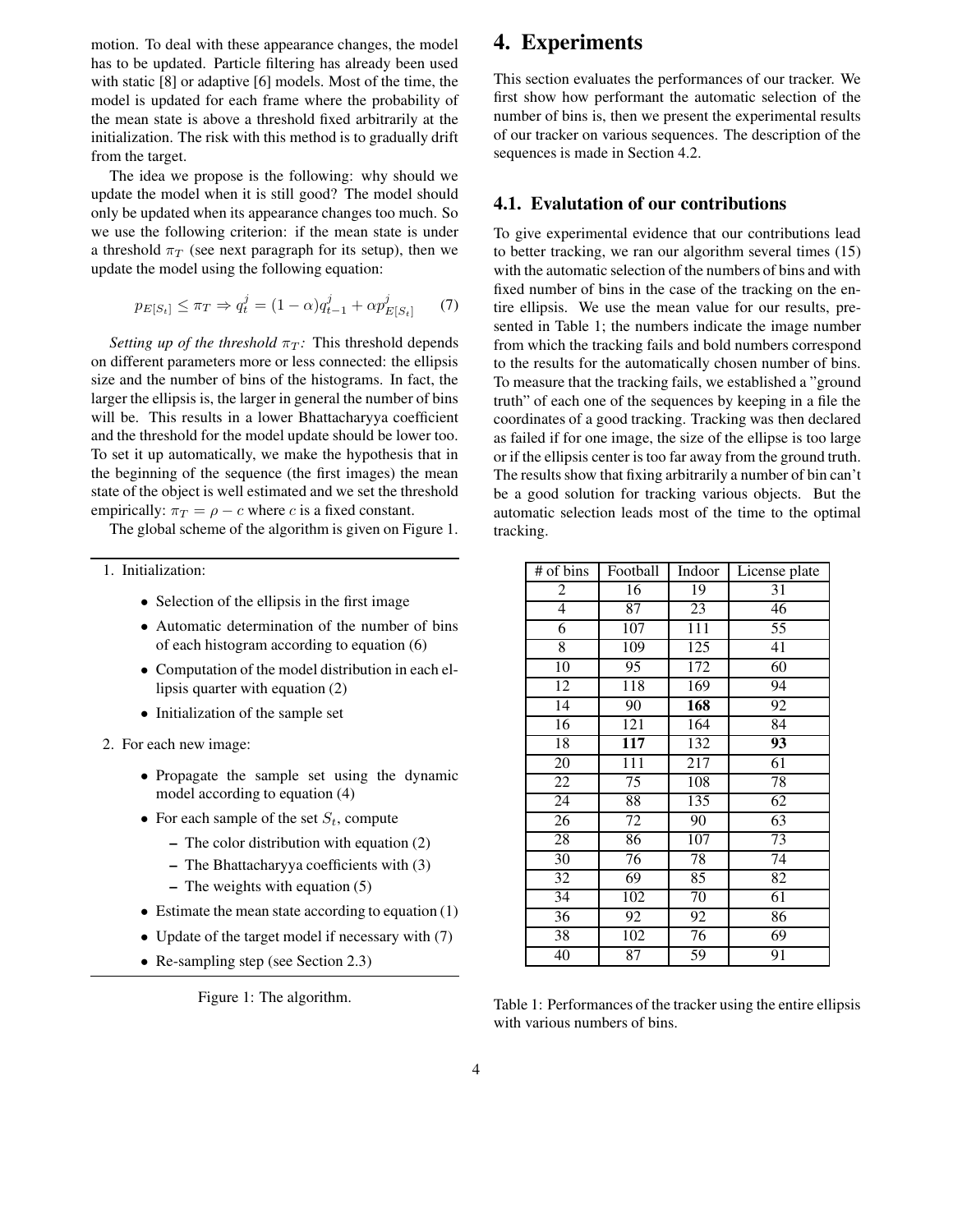Figure 2 presents the results obtained for each sequence with the automatic selection of the number of bins, in the case of a tracking with the entire ellipsis or the 4 quadrants. The graphs shows that using 4 quadrants improve largely the performances of our tracking.



Figure 2: Influence of the ellipsis division into quadrants for the 3 sequences.

### **4.2. Tracking results for different sequences**

We tested our tracker on different types of input: the results show that our approach allows us to use it efficiently for various applications independently of parameter initialization. Three sets of results are provided; in each experiment grey level sequences are used.

1. *Face tracking*: The sequence presents a person entering and moving around a room



Figure 3: Face tracking results: images 1, 140, 395, 412 and 449 of the sequence.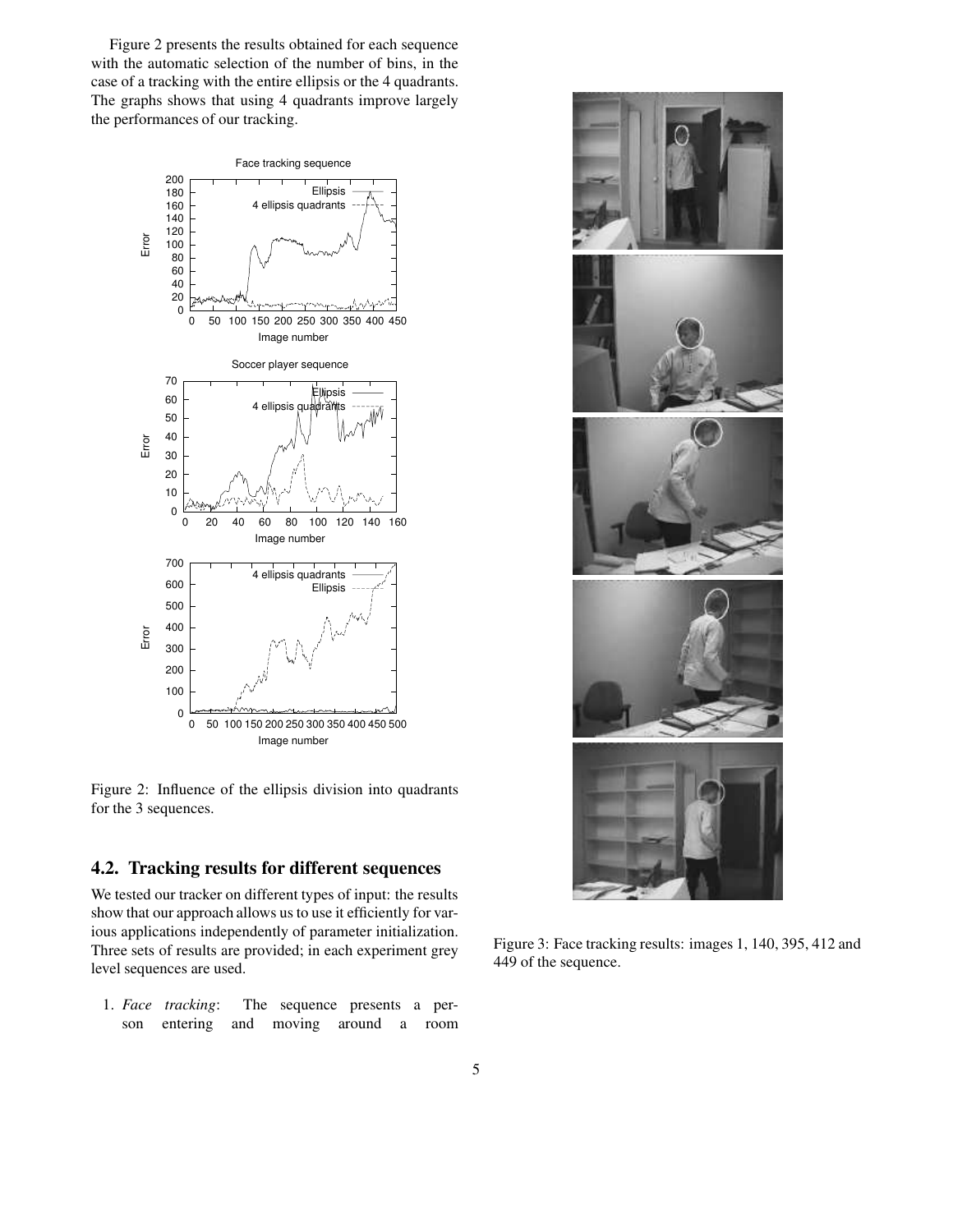

Figure 4: Car tracking results: images 1, 187, 347, 462 and 563 of the sequence.

(http://www.ee.oulu.fi/˜mikak/tracking/FaceColor.html). There are some important appearance changes since the person turns around 360◦ during the sequence. The results show that the way to update the model in order to cope with appearance changes of the target is efficient. Furthermore, the algorithm is able to track even in the cases where the person moves with changes in speed.

- 2. *Car tracking*: The sequence is one of the PETS 2001 database (ftp://pets2001.cs.rdg.ac.uk/) in the context of a driver assistance application. We made two experiments, the results are presented in Figures 4 and 5: the particle filter has to deal with rapid movements of the target and the camera. The difficulties of this sequence are the different viewing angles of the tracked car, the changes in scale and the out of plane rotations; but we can see the good performance of our algorithm during the whole sequence. For the first experiment we tracked the entire car, achieving equivalent results to [1]. For the second one, we only tracked the rear license plate of the car. The additional difficulty of this experiment is the small size of the object to be tracked. The results presented in Figure 5 show that our tracker is able to track efficiently even small objects.
- 3. *Football player tracking*: The sequence is taken from a



Figure 5: License plate tracking results: images 1, 187, 347, 417, 520 of the sequence, and a zoom made on image 417.

football match; the difficulties of this sequence are the fast motions of the players and the occasional occlusion of some players by others players on the ground. In frame 78, a player is falling down and another player attempts to catch the ball so a player is entirely occluded. Our tracker remains efficient even in this case.

## **5. Conclusions and discussion**

These results suggest that our system is able to track:

- an object with large appearance changes such as shape and/or orientation changes.
- an object in a scene with scale changes.
- an object that moves with varying velocity as illustrated by the football player sequence.
- a deformable object (the football player for instance).

We also tested our algorithm on aerial sequences; the results show the robustness of our tracker for various applications.

The proposed tracker adds a criterion which allows to detect the optimal number of bins needed for the histograms in order to achieve robust tracking of various objects. Moreover we set up rules allowing the algorithm to work automatically for various applications. Our approach is a step